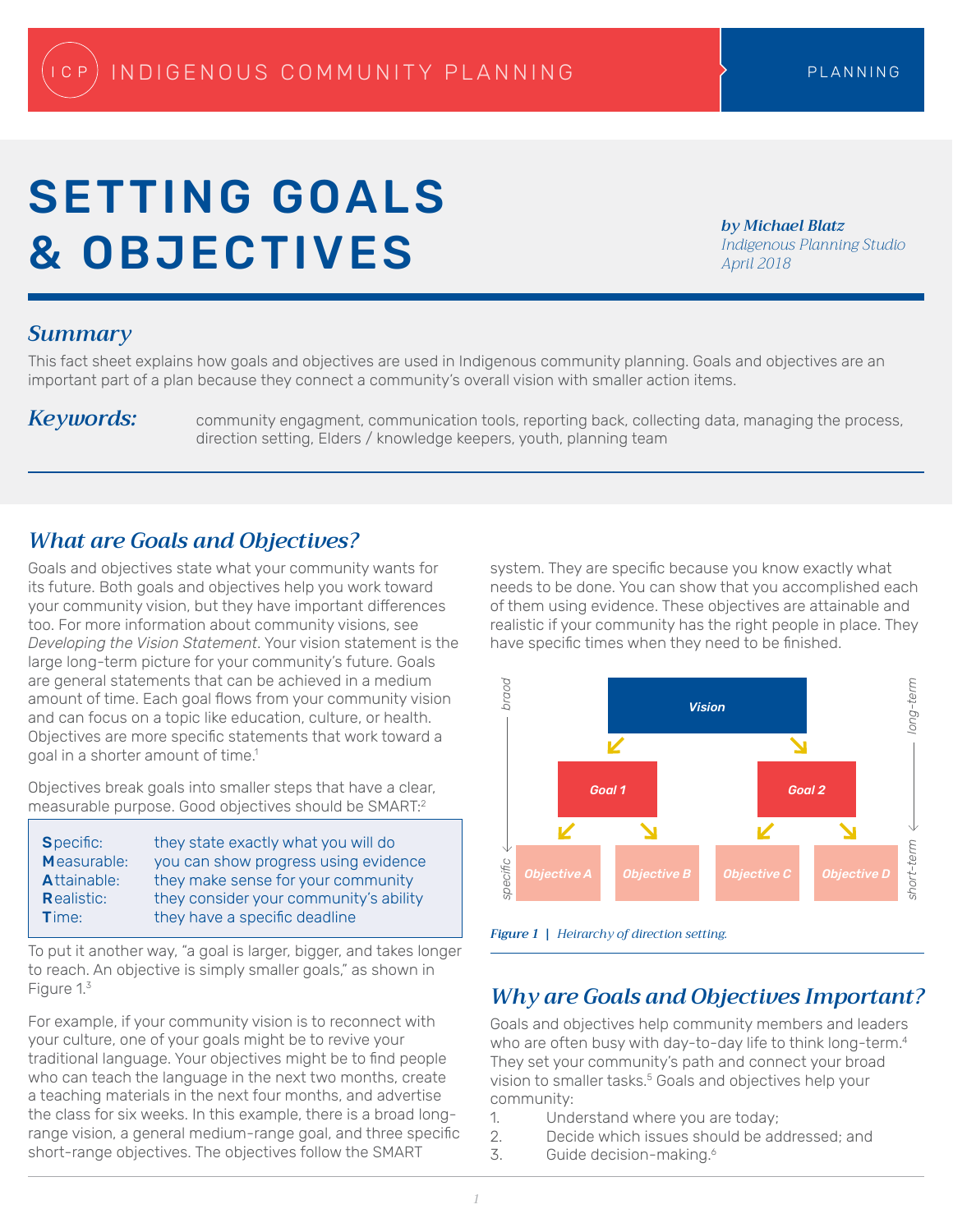Goals and objectives structure your planning process by acting like a roadmap of where your community wants to go. When goals and objectives are decided on as a community, all members have a say. Community leaders have a duty to prioritize projects and issues that community members agreed upon.7 Once your plan's goals and objectives are reached, you can use them to reflect on the plan's successes and challenges.<sup>8</sup>

# *Who Sets Goals and Objectives?*

Your community members set goals and objectives.<sup>9</sup> Try to include Elders, youth, men, women, leaders, family representatives, on-reserve members, and off-reserve members to get the full picture of what your community wants. You may want to engage with different people in different ways and at different times. Once you have gathered information from your community, your planning team can organize it and look for common themes.<sup>10</sup> Depending on your community, your planning team may want to discuss these themes with the community before finalizing goals and objectives. This way, your community has a strong voice and your planning team makes sure the process stays on track.

# *How are Goals and Objectives Created?*

Think about what you want to do in the next 5 to 25 years in different areas as shown in Figure 2.<sup>12</sup> There are many ways to approach goal-setting. You can start by thinking about your community's vision, values, planning areas, opportunities, trends, and issues. A few popular approaches are listed below:



#### *Figure 2 | Planning Areas Wheel.*

*Adapted from* (Indigenous and Northern Affairs Canada / Indigenous Services Canada. "CCP Handbook: Comprehensive Community Planning for First Nations in BC." Digital image. 2013. Accessed October 24, 2017. http://www.aadnc-aandc.gc.ca/DAM/DAM-INTER-BC/STAGING/texte-text/ ccphb2013\_1378922610124\_eng.pdf. p. 2.) *Used with permission.*

## Vision and Values Approach

This approach is based off your vision statement or traditional values. Cultural values like respect and wisdom might lead to a goal to be a community that cares for Elders' needs. An objective that works toward this might be building an Elders' lodge in the next five years.<sup>13</sup>

#### Planning Areas Approach

The CCP Handbook has seven key planning areas (Figure 3) that many Indigenous communities plan for. You can set a goal for any area that makes sense for your community. For example, a goal related to the economy might be to provide a variety of jobs for the community. An objective might be to set aside 5 acres of land for economic use by next year.<sup>14</sup>

#### Opportunities Approach

Your community can approach goal-setting by thinking about how to build on current or upcoming opportunities. For example, if your community is in the Treaty Land Entitlement process, you can set a goal to create an urban reserve. Objectives might include finding three possible sites in the next three months and brainstorming potential uses for each of them.15

### Trends Approach

The trends approach uses current population and land use trends to think about what path the community is on. For example, if your community has a high population of children and the trend continues, your community's goal may be to build a new school. Because trends can change and this approach does not need much input from community members, it is best to use it sparingly.16

#### Issues Approach

The issues approach turns problems into positives. If community members often discuss their crowded living conditions, your goal might be to build more houses. Your objectives might include setting 40 acres of land aside for housing and teach construction skills to community members.<sup>17</sup>

For more information about involving young people in the planning process, see *Engaging Youth*. For more information about how to use traditional knowledge and teachings, see *Using Oral History.*

Once your community agrees on its goals, you can create objectives that work toward them. You may also choose to use any of these approaches together to create goals and objectives.18

It is important to make sure the process includes community members' ideas as much as possible. You can engage with community members in a variety of ways including open houses, workshops, surveys, or one-on-one meetings. Just make sure to use methods that make sense for your process and in your community.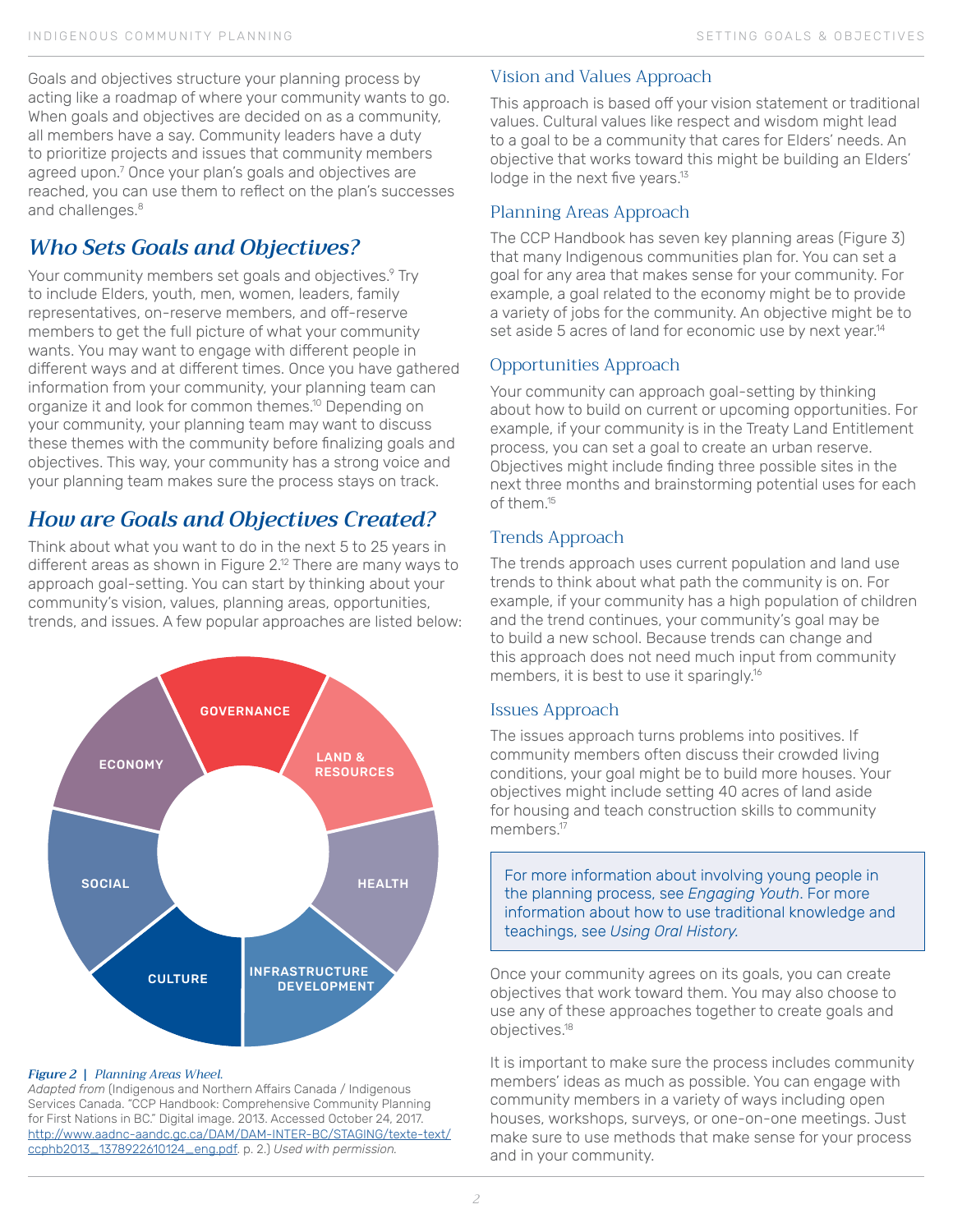# *When are Goals and Objectives Created?*

Goals-setting usually happens in the planning phase. The CCP Handbook suggests that setting goals and objectives should be the fifth of seven steps in the planning phase:<sup>19</sup>

- 1. Gather background information
- 2. Complete community analysis
- 3. Create a vision statement and values
- 4. Build a comprehensive strategic framework
- **5. Set goals and objectives**
- 6. Identify activities and projects
- 7. Create an implementation strategy

For more information about implementation strategies, see *Creating Action Plans.*

# *How are Goals and Objectives Shared?*

Displaying your vision, goals, and objectives in a visual way can be very meaningful and powerful. These usually work best as summaries of your detailed written vision, goals, and objectives.

When you share your vision, goals, and objectives, feel free to get creative. You can use any combination of words, images, photos, drawings, or diagrams that are meaningful to your community.

Both Kwikwetlem First Nation (Figure 3) and Islands Trust in British Columbia (Figure 4) used a combination of words and drawings to communicate their vision, goals, and objectives.



#### *Figure 3 | Kwikwetlem First Nation's illustrated vision. Source* (Henderson, Tasha & Taylor, Meika. "The Community's Vision for the Future." Digital image. Kwikwelem. Accessed January 9, 2018. http://www. kwikwetlem.com/programs-and-services/ccp.htm.) *Used with permission.*

Park City, Utah (Figure 5) used a diagram of a tree to show that their values, symbolized as roots, are the beginning of their process. The vision (trunk), goals (branches), and objectives (leaves) grow from the roots.

# *Final Thoughts*

Goals and objectives are an important part of the planning process. They connect your community's broad vision to smaller steps and bring people together to talk about where they want your community to go.



#### *Figure 4 | Islands Trust's illustrated goals.*

*Source* (Orloff, Avril / Outside the Lines. "Islands Trust Visioning Session" Digital image. Islands Trust. 2016. Accessed January 9, 2018. [http://www.islandstrust.](http://www.islandstrust.bc.ca/media/342013/2016septembertcvision-graphic.png) [bc.ca/media/342013/2016septembertcvision-graphic.png.](http://www.islandstrust.bc.ca/media/342013/2016septembertcvision-graphic.png)) *Used with permission.*